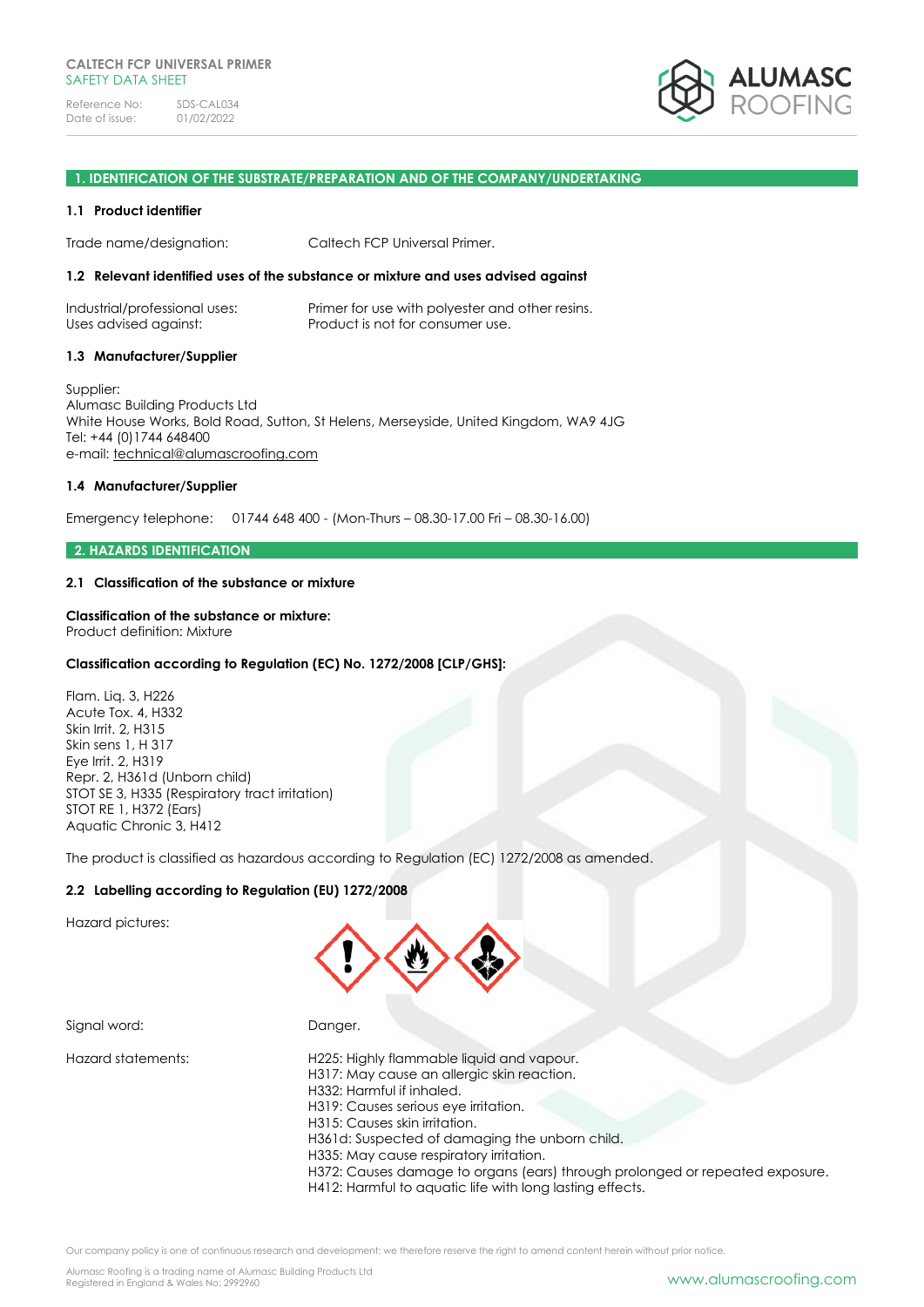

Supplementary label: EUH 208: Contains Cobalt bis(2-ethylhexanoate). May produce an allergic reaction.

# **Precautionary statements:**

| Prevention:              | P201: Obtain special instructions before use.<br>P202: Do not handle until all safety precautions have been read and understood.<br>P280: Wear protective gloves: 4 - 8 hours (breakthrough time): fluor rubber (Viton) (0.70<br>mm); < 1 hour (breakthrough time): Nitril rubber (0.4 mm). Wear eye or face protection.<br>Wear protective clothing.<br>P210: Keep away from heat, hot surfaces, sparks, open flames and other ignition<br>sources. No smoking.                                                                                                                                                                                                                                                                                                                                                                                                                                      |
|--------------------------|-------------------------------------------------------------------------------------------------------------------------------------------------------------------------------------------------------------------------------------------------------------------------------------------------------------------------------------------------------------------------------------------------------------------------------------------------------------------------------------------------------------------------------------------------------------------------------------------------------------------------------------------------------------------------------------------------------------------------------------------------------------------------------------------------------------------------------------------------------------------------------------------------------|
|                          | P241: Use explosion-proof electrical, ventilating, lighting and all material-handling<br>equipment.<br>P242: Use only non-sparking tools.<br>P243: Take precautionary measures against static discharge.<br>P233: Keep container tightly closed.<br>P271: Use only outdoors or in a well-ventilated area.<br>P273: Avoid release to the environment.<br>P260: Do not breathe vapour.<br>P270: Do not eat, drink or smoke when using this product.<br>P261: Avoid breathing vapour.<br>P272: Contaminated work clothing should not.<br>P264: Wash hands thoroughly after handling.                                                                                                                                                                                                                                                                                                                     |
| Response:                | P314: Get medical attention if you feel unwell.<br>P308+P313: IF exposed or concerned: Get medical attention.<br>P304+P340+P312: IF INHALED: Remove person to fresh air and keep comfortable for<br>breathing. Call a POISON CENTER or physician if you feel unwell.<br>P303+P361+P353: IF ON SKIN (or hair): Take off immediately all contaminated clothing.<br>Rinse skin with water or shower.<br>P302+P352+P362+P364: IF ON SKIN: Wash with plenty of soap and water. Take off<br>contaminated clothing and wash it before reuse.<br>P332+P313: If skin irritation occurs: Get medical attention.<br>P305+P351+P338: IF IN EYES: Rinse cautiously with water for several minutes. Remove<br>contact lenses, if present and easy to do. Continue rinsing.<br>P337+P313: If eye irritation persists: Get medical attention.<br>P333+P313: If skin irritation or rash occurs: Get medical attention. |
| Supplementary statement: | EUH 208: Contains Cobalt bis(2-ethylhexanoate). May produce an allergic reaction.                                                                                                                                                                                                                                                                                                                                                                                                                                                                                                                                                                                                                                                                                                                                                                                                                     |
| Storage:                 | P235: Keep cool.                                                                                                                                                                                                                                                                                                                                                                                                                                                                                                                                                                                                                                                                                                                                                                                                                                                                                      |
| Disposal:                | P501: Dispose of contents and container in accordance with all local, regional, national                                                                                                                                                                                                                                                                                                                                                                                                                                                                                                                                                                                                                                                                                                                                                                                                              |

# **3. COMPOSITION AND INFORMATION ABOUT THE COMPONENTS**

| <b>Ingredient Name</b>                                                                  | Concentration % | <b>Regulation (EC) No. 1272/2008 [CLP]</b>                                                                                                                                                                                                              |
|-----------------------------------------------------------------------------------------|-----------------|---------------------------------------------------------------------------------------------------------------------------------------------------------------------------------------------------------------------------------------------------------|
| Styrene<br>CAS: 100-42-5<br>EC Number: 202-851-5<br>REACH Number: 01-2119457861-32-xxxx | $5 - 15%$       | Flamm Lig 3 H226<br>Acute Tox 4, H332<br>Eye Irrit 2, H319<br>Skin Irrit 2, H315<br>Resp 2 H361d (unborn child)<br>STOT SE 3 H335 - (Respiratory Tract Irritation)<br>STOT RE 1 H372 (ears) (inhalation)<br>Asp. Tox 1.H 304<br>Aquatic Chronic 3.H 412 |
| Methyl Methacrylate<br>$EC: 201-297-1$<br>$CAS: 80-62-6$<br>Index: 607-035-00-6         | 15-25%          | Flam. Lig. 2, H225<br>Skin Irrit, 2, H315<br>Skin Sens. 1, H317<br>STOT SE 3, H335 - (Respiratory Tract Irritation)                                                                                                                                     |

and international regulations.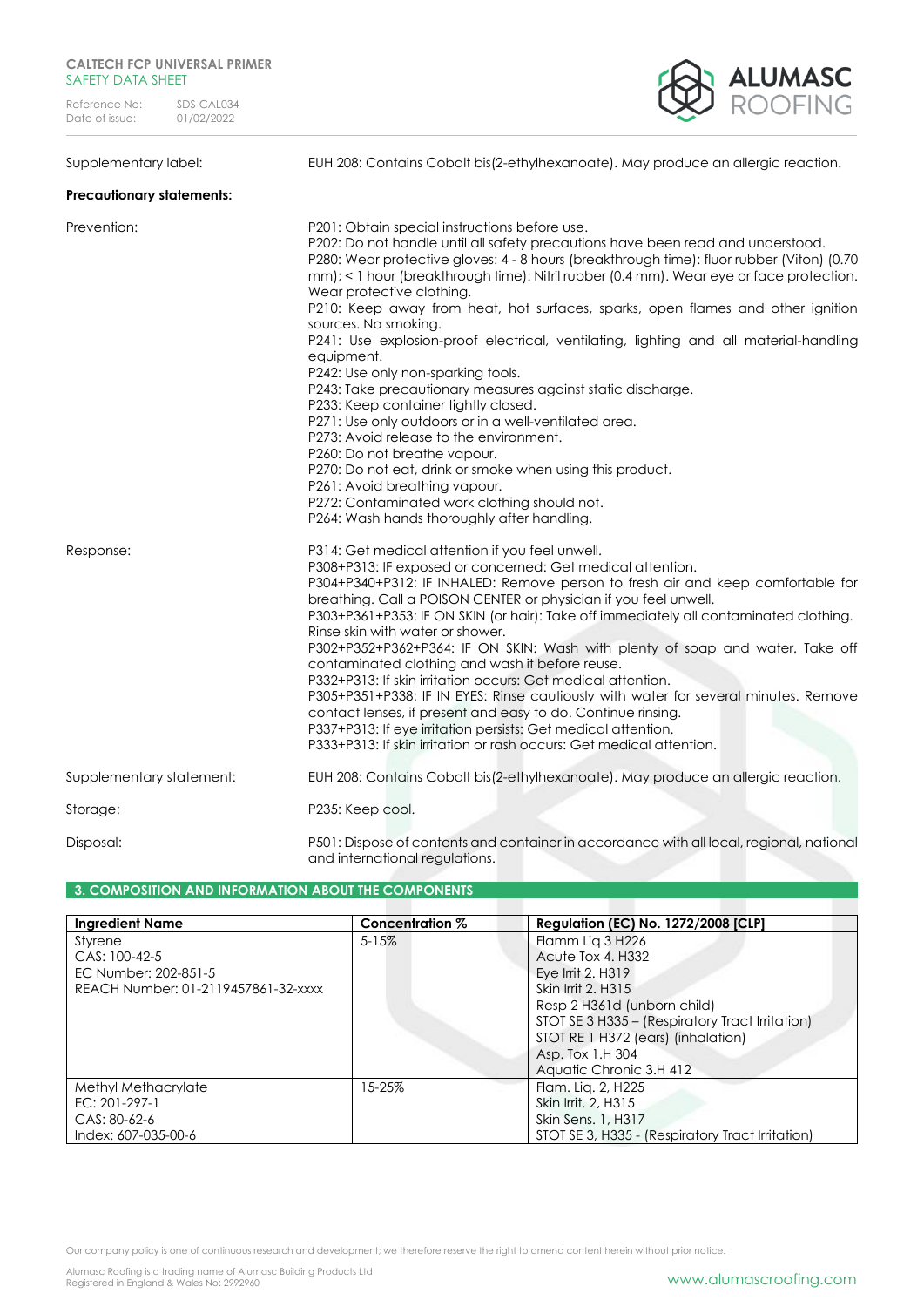Reference No: SDS-CAL034<br>Date of issue: 01/02/2022 Date of issue:



| 2-Hydroxy Ethyl Methacrylate<br>REACH Number: 01-2119490169-29<br>EC: 212-782-2<br>CAS: 868-77-9<br>Index: 607-124-00-X | $2.5 - 10\%$ | Skin Irrit, 2, H315<br>Eye Irrit. 2, H319<br>Skin Sens. 1, H317 |
|-------------------------------------------------------------------------------------------------------------------------|--------------|-----------------------------------------------------------------|
| 2-Ethylhexanoic Acid, Cobalt Salt<br>$CAS: 13586-82-8$<br>EC Number: 205-250-6<br>REACH Number: 01-2119524678-29-xxxx   | $\leq$ 1%    | Repr 2.H 361f (fertility)<br>Skin sens 1.H 317                  |

Refer to Section 16 for additional wording.

There are no additional ingredients present which, within the current knowledge of the supplier and in the concentrations applicable, are classified as hazardous to health or the environment, are PBTs or vPvBs or have been assigned a workplace exposure limit and hence require reporting in this section.

# **4. FIRST AID MEASURES**

# **4.1 Description of first aid measures**

| General:                    | In all cases of doubt, or when symptoms persist, seek medical attention. Never give<br>anything by mouth to an unconscious person. If unconscious, place in recovery position<br>and seek medical advice.                                                                                                                                                                                                                                                                                                                                                                                                                                                                                                                          |
|-----------------------------|------------------------------------------------------------------------------------------------------------------------------------------------------------------------------------------------------------------------------------------------------------------------------------------------------------------------------------------------------------------------------------------------------------------------------------------------------------------------------------------------------------------------------------------------------------------------------------------------------------------------------------------------------------------------------------------------------------------------------------|
| Eye contact:                | Immediately flush eyes with plenty of water, occasionally lifting the upper and lower<br>eyelids. Check for and remove any contact lenses. Continue to rinse for at least 10<br>minutes. Get medical attention.                                                                                                                                                                                                                                                                                                                                                                                                                                                                                                                    |
| Inhalation:                 | Remove victim to fresh air and keep at rest in a position comfortable for breathing. If it<br>is suspected that fumes are still present, the rescuer should wear an appropriate mask<br>or self-contained breathing apparatus. If not breathing, if breathing is irregular or if<br>respiratory arrest occurs, provide artificial respiration or oxygen by trained personnel. It<br>may be dangerous to the person providing aid to give mouth-to-mouth resuscitation.<br>Get medical attention. If necessary, call a poison centre or physician. If unconscious,<br>place in recovery position and get medical attention immediately. Maintain an open<br>airway. Loosen tight clothing such as a collar, tie, belt or waistband. |
| Skin contact:               | Flush contaminated skin with plenty of water. Remove contaminated clothing and<br>shoes. Continue to rinse for at least 10 minutes. Get medical attention. Wash clothing<br>before reuse. Clean shoes thoroughly before reuse.                                                                                                                                                                                                                                                                                                                                                                                                                                                                                                     |
| Ingestion:                  | Wash out mouth with water. Remove dentures if any. Remove victim to fresh air and<br>keep at rest in a position comfortable for breathing. Stop if the exposed person feels<br>sick as vomiting may be dangerous. Do not induce vomiting unless directed to do so<br>by medical personnel. If vomiting occurs, the head should be kept low so that vomit<br>does not enter the lungs. Get medical attention. Never give anything by mouth to an<br>unconscious person. If unconscious, place in recovery position and get medical<br>attention immediately. Maintain an open airway. Loosen tight clothing such as a collar,<br>tie, belt or waistband.                                                                            |
| Protection of First Aiders: | No action shall be taken involving any personal risk or without suitable training. If it is<br>suspected that fumes are still present; the rescuer should wear an appropriate mask or<br>self-contained breathing apparatus. It may be dangerous to the person providing aid<br>to give mouth-to-mouth resuscitation.                                                                                                                                                                                                                                                                                                                                                                                                              |

# **4.2 Most important symptoms and effects, both acute and delayed**

## **Potential acute health effects:**

| Eye contact:  | Causes serious eye irritation.                        |
|---------------|-------------------------------------------------------|
| Inhalation:   | Harmful if inhaled. May cause respiratory irritation. |
| Skin contact: | Causes skin irritation.                               |
| Ingestion:    | Irritating to mouth, throat and stomach.              |

Our company policy is one of continuous research and development; we therefore reserve the right to amend content herein without prior notice.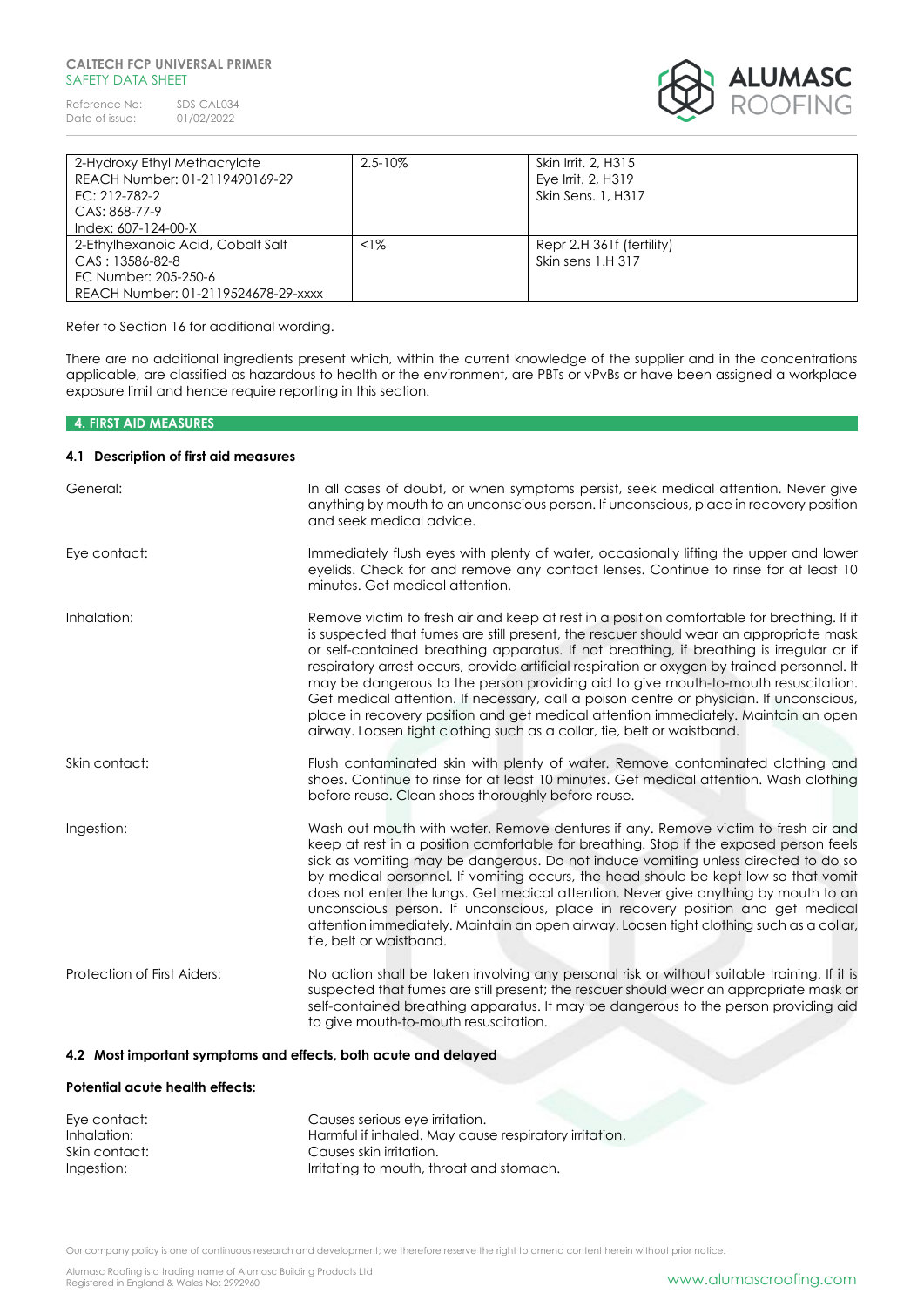#### **Over-exposure signs/symptoms:**

| Eye contact:  | Adverse symptoms may include the following:<br>- pain or irritation<br>- watering<br>- redness                                                                  |
|---------------|-----------------------------------------------------------------------------------------------------------------------------------------------------------------|
| Inhalation:   | Adverse symptoms may include the following:<br>- respiratory tract irritation<br>- coughing<br>- headache<br>- nausea<br>- dizziness<br>- reduced foetal weight |
| Skin contact: | Adverse symptoms may include the following:<br>- irritation<br>- redness                                                                                        |
| Ingestion:    | Adverse symptoms may include the following:<br>- stomach ache<br>- vomiting                                                                                     |

### **4.3 Indication of any immediate medical attention and special treatment needed**

#### **Notes to physician:**

Treat symptomatically. Contact poison treatment specialist immediately if large quantities have been ingested or inhaled.

### **Specific treatments:**

No specific treatment.

#### **5. FIRE-FIGHTING MEASSURES**

## **5.1 Extinguishing media**

#### **Suitable extinguishing agents:**

Recommended: Alcohol-resistant foam, CO<sub>2</sub>, powders, water spray.

#### **For safety reasons unsuitable extinguishing agents:**

Do not use water jet.

#### **5.2 Special hazards arising from the substance or mixture**

Fire will produce dense black smoke. Exposure to decomposition products may cause a health hazard. Decomposition products may include the following materials: carbon monoxide, carbon dioxide, smoke, oxides of nitrogen, chlorine compounds.

# **5.3 Advice for fire-fighters**

#### **Protective equipment:**

Cool closed containers exposed to fire with water. Do not release runoff from fire to drains or watercourses. Appropriate breathing apparatus may be required.

## **6. ACCIDENTIAL RELEASE MEASURES**

#### **6.1 Personal precautions, protective equipment and emergency procedures**

Exclude sources of ignition and ventilate the area. Avoid breathing vapour or mist. Refer to protective measures listed in Sections 7 & 8. If specialised clothing is required to deal with the spillage, take note of any information in Section 8 on suitable and unsuitable materials.

# **6.2 Environmental precautions**

Do not allow to enter drains or watercourses. If the product contaminates lakes, rivers, or sewers, inform the appropriate authorities in accordance with local regulations.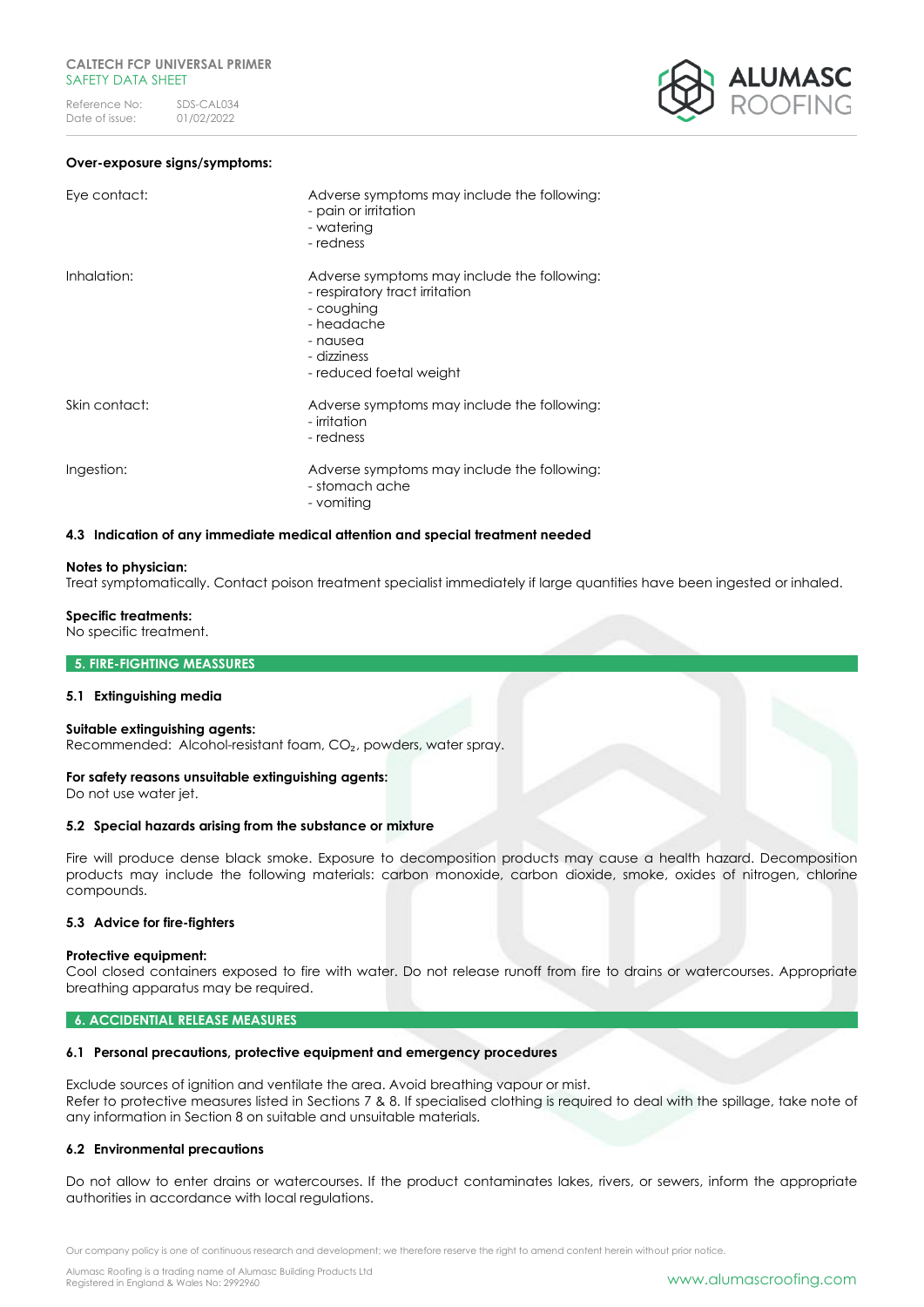

# **6.3 Methods and material for containment and cleaning up**

Contain and collect spillage with non-combustible, absorbent material e.g. sand, earth, vermiculite or diatomaceous earth and place in container for disposal according to local regulations (see Section 13). Preferably clean with a detergent. Avoid using solvents

### **6.4 Reference to other sections**

See Section 1 for emergency contact information.

See Section 8 for information on appropriate personal protective equipment.

See Section 13 for additional waste treatment information.

# **7. HANDLING AND STORAGE**

# **7.1 Precautions for safe handling**

Keep away from heat, sparks and flame. No sparking tools should be used.

Avoid contact with skin and eyes. Avoid the inhalation of dust, particulates, spray, mist, vapour or fumes arising from the application of this mixture. Avoid inhalation of dust from sanding.

Eating, drinking and smoking should be prohibited in areas where this material is handled,

stored and processed.

Put on appropriate personal protective equipment, if required (see Section 8).

Never use pressure to empty. Container is not a pressure vessel.

Always keep in containers made from the same material as the original one.

Comply with the health and safety at work laws.

Do not allow to enter drains or watercourses.

When operators, whether spraying or not, have to work inside the spray booth, ventilation is unlikely to be sufficient to control particulates and solvent vapour in all cases. In such circumstances they should wear a compressed air-fed respirator during the spraying process and until such time as the particulates and solvent vapour concentration has fallen below the exposure limits.

# **7.2 Conditions for safe storage, including any incompatibilities**

Store in accordance with local regulations.

#### **Notes on joint storage:**

Keep away from: oxidising agents, strong alkalis, strong acids.

# **Additional information on storage conditions:**

Observe label precautions. Store in a dry, cool, and well-ventilated area. Keep away from heat and direct sunlight. Keep container tightly closed.

Keep away from sources of ignition. No smoking. Prevent unauthorised access.

Containers that have been opened must be carefully resealed and kept upright to prevent leakage.

# **7.3 Specific end uses(s)**

No data available.

# **8. EXPOSURE CONTROLS/PERSONAL PROTECTION**

# **8.1 Control parameters**

| <b>Product/Ingredient Name</b>    | <b>Exposure Limit Values</b>                  |  |
|-----------------------------------|-----------------------------------------------|--|
| Styrene                           | EH40/2005 WELs (United Kingdom (UK), 12/2011) |  |
|                                   | STEL: 1080 mg/m <sup>3</sup> 15 minutes.      |  |
|                                   | STEL: 250 ppm 15 minutes.                     |  |
|                                   | TWA: 430 mg/m <sup>3</sup> 8 hours.           |  |
|                                   | TWA: 100 ppm 8 hours.                         |  |
| Methyl Methacrylate               | EH40/2005 WELs (United Kingdom (UK), 12/2011) |  |
|                                   | STEL: 416 mg/m <sup>3</sup> 15 minutes.       |  |
|                                   | STEL: 100 ppm 15 minutes.                     |  |
|                                   | TWA: $208 \text{ mg/m}^3 8 \text{ hours}$ .   |  |
|                                   | TWA: 50 ppm 8 hours.                          |  |
| 2-Ethylhexanoic Acid, Cobalt Salt | EH40/2005 WELs (United Kingdom (UK), 12/2011) |  |
|                                   | TWA: $0.01$ mg/m <sup>3</sup> 8 hours.        |  |

Our company policy is one of continuous research and development; we therefore reserve the right to amend content herein without prior notice.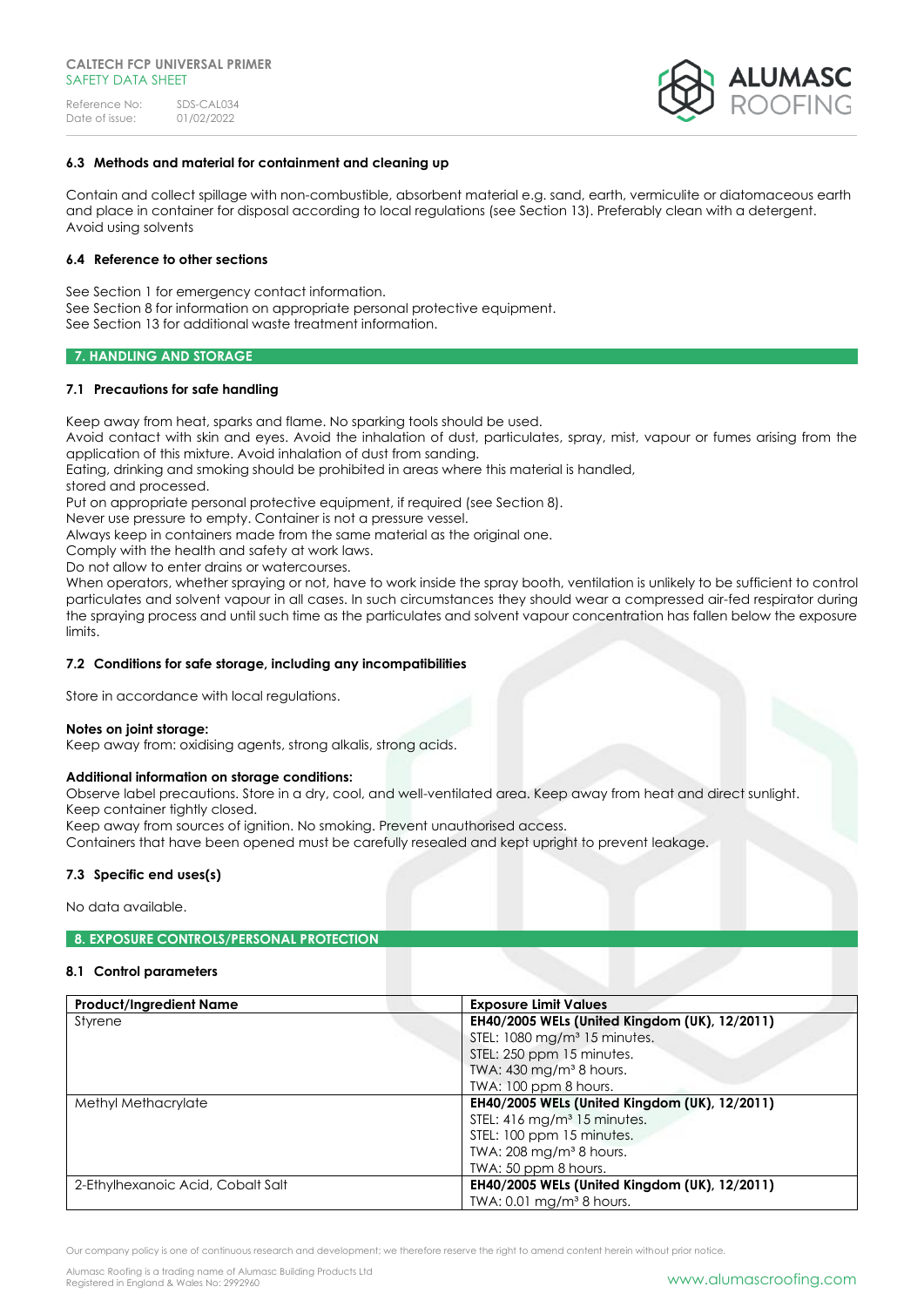| Reference No:  | SDS-CAL034 |
|----------------|------------|
| Date of issue: | 01/02/2022 |



# **Recommended monitoring procedures:**

If this product contains ingredients with exposure limits, personal, workplace atmosphere or biological monitoring may be required to determine the effectiveness of the ventilation or other control measures and/or the necessity to use respiratory protective equipment.

Reference should be made to monitoring standards, such as the following: European Standard EN 689 (Workplace atmospheres - Guidance for the assessment of exposure by inhalation to chemical agents for comparison with limit values and measurement strategy) European Standard EN 14042 (Workplace atmospheres - Guide for the application and use of procedures for the assessment of exposure to chemical and biological agents) European Standard EN 482 (Workplace atmospheres - General requirements for the performance of procedures for the measurement of chemical agents) Reference to national guidance documents for methods for the determination of hazardous substances will also be required.

# **DNELs/DMELs:**

| Product/               | <b>Type</b> | <b>Exposure</b>          | Value                              | Population | <b>Effects</b> |
|------------------------|-------------|--------------------------|------------------------------------|------------|----------------|
| <b>Ingredient Name</b> |             |                          |                                    |            |                |
| Styrene                | <b>DNEL</b> | Short Term Inhalation    | 289 mg/m <sup>3</sup> (67ppm)      | Workers    | Systemic       |
|                        |             | Short Term Inhalation    | 306 mg/m <sup>3</sup> (71ppm)      | Workers    | Local          |
|                        |             | Long Term Inhalation     | 85 mg/m <sup>3</sup> (20ppm)       | Workers    | Systemic       |
|                        |             | Short Term Inhalation    | $174.25$ mg/m <sup>3</sup> (41ppm) | Consumers  | Systemic       |
|                        |             | Short Term Inhalation    | 182.75 mg/m <sup>3</sup> (43ppm)   | Consumers  | Local          |
|                        |             | Long Term Inhalation     | 10.2 mg/m <sup>3</sup> (2.4ppm)    | Consumers  | Systemic       |
|                        |             | Long Term Dermal         | 406 mg/kg bw/day                   | Workers    | Systemic       |
|                        |             | Long Term Dermal         | 343 mg/kg bw/day                   | Consumers  | Systemic       |
|                        |             | Long Term Oral           | 2.1 mg/kg bw/day                   | Consumers  | Systemic       |
| Methyl Methacrylate    | <b>DNEL</b> | Long Term Inhalation     | 208 mg/m <sup>3</sup> (50ppm)      | Workers    | Systemic       |
|                        |             | Long Term Inhalation     | 208 mg/m <sup>3</sup> (50ppm)      | Workers    | Local          |
|                        |             | Long Term Dermal         | 13.67 mg/kg bw/day                 | Workers    | Systemic       |
|                        |             | Long Term Dermal         | $1.5$ mg/cm <sup>3</sup>           | Workers    | Local          |
|                        |             | Short Term Dermal        | $1.5 \,\mathrm{mg/cm^3}$           | Workers    | Local          |
|                        |             | Long Term Inhalation     | 74.3 mg/m <sup>3</sup> (17.9ppm)   | Consumers  | Systemic       |
|                        |             | Long Term Inhalation     | 104 mg/kg bw/day                   | Consumers  | Local          |
|                        |             | Long Term Dermal         | 8.2 mg/kg bw/day                   | Consumers  | Systemic       |
|                        |             | Long Term Dermal         | $1.5 \,\mathrm{mg/cm^3}$           | Consumers  | Local          |
|                        |             | <b>Short Term Dermal</b> | $1.5 \,\mathrm{mg/cm^3}$           | Consumers  | Local          |
| 2-Hydroxyethyl         | <b>DNEL</b> | Long Term Inhalation     | 4.9 mg/m3                          | Workers    | Systemic       |
| Methacrylate           |             | Long Term Dermal         | 1.3 mg/kg bw/day                   | Workers    | Systemic       |
|                        |             | Long Term Inhalation     | $2.9$ mg/m $3$                     | Consumers  | Systemic       |
|                        |             | Long Term Dermal         | 0.83mg/kg bw/day                   | Consumers  | Systemic       |
|                        |             | Long Term Oral           | 0.83mg/kg bw/day                   | Consumers  | Systemic       |
| 2-Ethylhexanoic        | <b>DNEL</b> | Long Term Inhalation     | $0.2351$ mg/m <sup>3</sup>         | Workers    | Local          |
| Acid, Cobalt Salt      |             | Long Term Inhalation     | $0.037$ mg/m <sup>3</sup>          | Consumers  | Local          |
|                        |             | Long Term Oral           | 0.0558 mg/kg bw/day                | Consumers  | Systemic       |

# **PNECs:**

| ness.                          |                              |                         |                           |
|--------------------------------|------------------------------|-------------------------|---------------------------|
| <b>Product/Ingredient Name</b> | <b>Compartment Detail</b>    | Value                   | <b>Method Detail</b>      |
| Styrene                        | Fresh Water                  | $0.028$ mg/l            | <b>Assessment Factors</b> |
|                                | Marine Water                 | $0.014$ mg/l            | <b>Assessment Factors</b> |
|                                | Fresh Water Sediment         | $0.614$ mg/kg dwt       |                           |
|                                | Marine Water Sediment        | $0.307$ mg/l            |                           |
|                                | Sewerage Treatment Plant     | $5$ mg/l                | <b>Assessment Factors</b> |
|                                | Soil                         | $0.2$ mg/kg dwt         |                           |
|                                | Intermittent Releases        | $0.04$ mg/l             | <b>Assessment Factors</b> |
| Methyl Methacrylate            | Fresh Water                  | $0.94$ mg/l             | <b>Assessment Factors</b> |
|                                | Marine Water                 | $0.94$ mg/l             | <b>Assessment Factors</b> |
|                                | Intermittent Releases        | $0.94$ mg/l             | <b>Assessment Factors</b> |
|                                | Sewerage Treatment Plant     | 10 mg/l                 | <b>Assessment Factors</b> |
|                                | Fresh Water Sediment         | 5.74 mg/kg dwt          | Equilibrium Partitioning  |
|                                | Soil                         | 1.47 mg/kg dwt          | Equilibrium Partitioning  |
| 2-Hydroxyethyl                 | Fresh Water                  | $0.482$ mg/l            |                           |
| Methacrylate                   | Marine Water                 | $0.482$ mg/l            |                           |
|                                | <b>Intermittent Releases</b> | $\lfloor$ mg/ $\lfloor$ |                           |
|                                | Sewerage Treatment Plant     | 10 mg/l                 |                           |
|                                | Fresh Water Sediment         | 3.79 mg/kg/dwt          |                           |
|                                | Marine water Sediment        | 3.79 mg/kg/dwt          |                           |
|                                | Soil                         | 0.48 mg/kg/dwt          |                           |

Our company policy is one of continuous research and development; we therefore reserve the right to amend content herein without prior notice.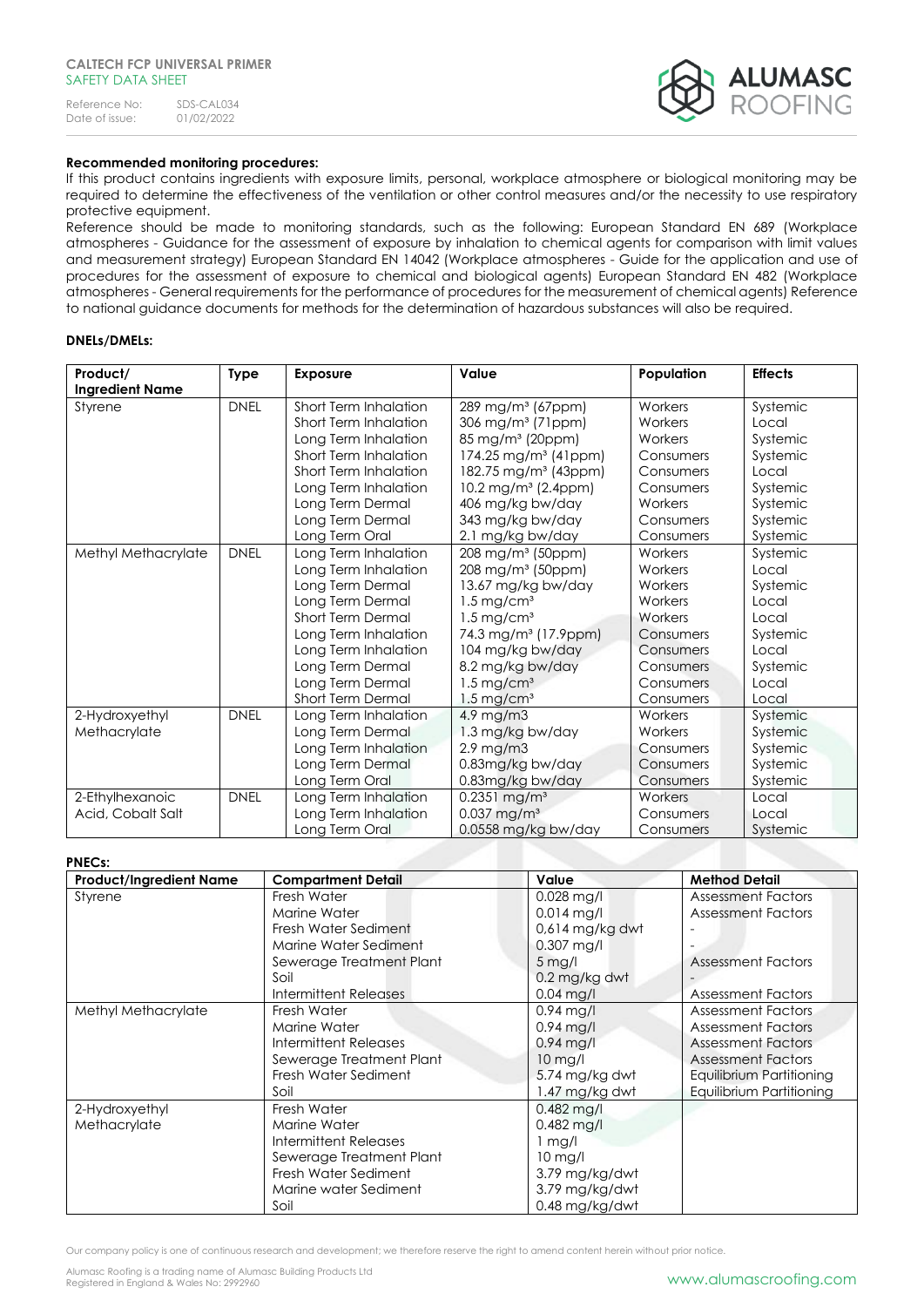Reference No: SDS-CAL034<br>Date of issue: 01/02/2022 Date of issue:



| 2-Ethylhexanoic Acid, | Fresh Water              | $0.51 \mu/l$        |                          |
|-----------------------|--------------------------|---------------------|--------------------------|
| Cobalt Salt           | Marine Water             | $2.36 \mu/l$        | $\overline{\phantom{a}}$ |
|                       | Sewerage Treatment Plant | $0.37 \text{ mg/l}$ |                          |
|                       | Fresh Water Sediment     | 9.5 mg/kg           |                          |
|                       | Marine Water Sediment    | 9.5 mg/kg           | $\overline{\phantom{a}}$ |
|                       | Soil                     | 7.9 mg/kg           | $\overline{\phantom{a}}$ |

# **8.2 Exposure controls**

Appropriate engineering controls: Provide adequate ventilation. Where reasonably practicable, this should be achieved by the use of local exhaust ventilation and good general extraction. If these are not sufficient to maintain concentrations of particulates and solvent vapours below the OEL, suitable respiratory protection must be worn.

### **General protective equipment:**

| General protective and              |                                                                                                                                                                                                                                                                                                                                                                                                                                                                                                                                                                                                                                                                                                                                                                                                                                   |
|-------------------------------------|-----------------------------------------------------------------------------------------------------------------------------------------------------------------------------------------------------------------------------------------------------------------------------------------------------------------------------------------------------------------------------------------------------------------------------------------------------------------------------------------------------------------------------------------------------------------------------------------------------------------------------------------------------------------------------------------------------------------------------------------------------------------------------------------------------------------------------------|
| hygienic measures:                  | Wash hands, forearms and face thoroughly after handling chemical products, before<br>eating, smoking and using the lavatory and at the end of the working period.<br>Appropriate techniques should be used to remove potentially contaminated clothing.<br>Wash contaminated clothing before reusing. Ensure that eyewash stations and safety<br>showers are close to the workstation location.                                                                                                                                                                                                                                                                                                                                                                                                                                   |
| Breathing equipment:                | If workers are exposed to concentrations above the exposure limit, they must use<br>appropriate, certified respirators. Use a properly fitted, air-purifying or air-fed respirator<br>complying with an approved standard if a risk assessment indicates this is necessary.<br>Respirator selection must be based on known or anticipated exposure levels, the<br>hazards of the product and the safe working limits of the selected respirator.<br>Recommended: organic vapour (Type A) and particulate filter (EN 140).                                                                                                                                                                                                                                                                                                         |
| Protection of hands:                | There is no one glove material or combination of materials that will give unlimited<br>resistance to any individual or combination of chemicals.<br>The breakthrough time must be greater than the end use time of the product.<br>The instructions and information provided by the glove manufacturer on use, storage,<br>maintenance and replacement must be followed.<br>Gloves should be replaced regularly and if there is any sign of damage to the glove<br>material.<br>Always ensure that gloves are free from defects and that they are stored and used<br>correctly.<br>The performance or effectiveness of the glove may be reduced by physical/chemical<br>damage and poor maintenance.<br>Barrier creams may help to protect the exposed areas of the skin but should not be<br>applied once exposure has occurred. |
| Material of gloves:                 | Chemical-resistant, impervious gloves complying with an approved standard should be<br>worn at all times when handling chemical products if a risk assessment indicates this is<br>necessary. 4-8 hours (breakthrough time): fluor rubber (Viton) (0.70 mm) <1 hour<br>(breakthrough time): Chloroprene, neoprene rubber (0.4 mm).                                                                                                                                                                                                                                                                                                                                                                                                                                                                                                |
| Eye protection:                     | Safety glasses with side shields. (EN166)                                                                                                                                                                                                                                                                                                                                                                                                                                                                                                                                                                                                                                                                                                                                                                                         |
| Body protection:                    | Wear overalls or long sleeved shirt. (EN467)                                                                                                                                                                                                                                                                                                                                                                                                                                                                                                                                                                                                                                                                                                                                                                                      |
| 9. PHYSICAL AND CHEMICAL PROPERTIES |                                                                                                                                                                                                                                                                                                                                                                                                                                                                                                                                                                                                                                                                                                                                                                                                                                   |

#### **9.1 Information on basic physical and chemical properties**

| Appearance:                          |                |
|--------------------------------------|----------------|
| Form:                                | Liquid.        |
| Colour:                              | White.         |
| Odour:                               | Pungent.       |
| Odour threshold:                     | Not available. |
| pH-value:                            | Not available. |
| Change in condition:                 |                |
| Melting point/melting range:         | Not available. |
| Initial boiling point/boiling range: | Not available. |
|                                      |                |

Our company policy is one of continuous research and development; we therefore reserve the right to amend content herein without prior notice.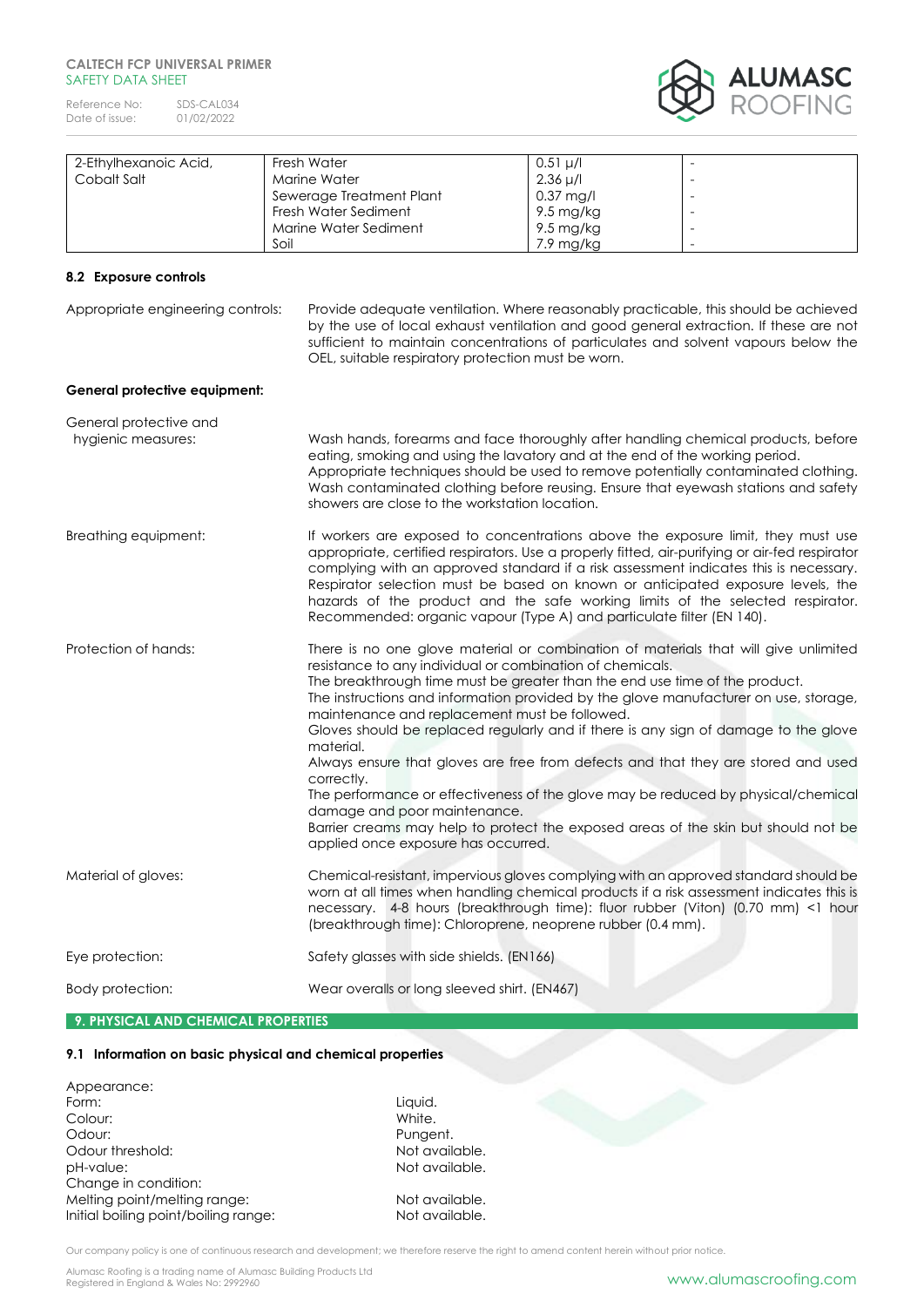Reference No: SDS-CAL034<br>Date of issue: 01/02/2022 Date of issue:



Flash point: 21.5°C. Evaporation rate: Not available. Critical values for explosion: Lower: Not available. Upper: Version of the Motor Not available. Vapour pressure at 20°C: Not available. Vapour density: Not available. Relative density:  $1.14 \text{ g/cm}^3 \text{ (20}^{\circ}\text{C)}$ . Solubility in / miscibility with water: Insoluble in water. Partition coefficient (n-octanol/water): Not available. Auto ignition temperature: Not available. Decomposition temperature: Not available.

Flammability (solid, gaseous): Combustible when exposed to heat or flames. Viscosity: 1000cps (Brookfield RV spindle 4/speed 60) Explosive properties: Product is not explosive. However, formation of explosive air/vapour mixture is possible.<br>Not available.

Oxidising properties:

# **9.2 Other information**

No additional information.

## **10. STABILITY AND REACTIVITY**

## **10.1 Reactivity**

No specific test data related to reactivity available for this product or its ingredients.

#### **10.2 Chemical stability**

Stable under recommended storage and handling conditions (see Section 7).

# **10.3 Possibility of hazardous reactions**

Under normal conditions of storage and use, hazardous reactions will not occur.

#### **10.4 Conditions to avoid**

When exposed to high temperatures may produce hazardous decomposition products.

# **10.5 Incompatible materials**

Keep away from the following materials to prevent strong exothermic reactions: oxidising agents, strong alkalis, strong acids.

#### **10.6 Hazardous decomposition products**

Under normal conditions of storage and use, hazardous decomposition products should not be produced. If involved in a fire, toxic gases including CO, CO2 and smoke can be generated.

#### **11. TOXICOLOGICAL INFORMATION**

# **11.1 Information on toxicological effects**

There are no data available on the mixture itself.

Repeated or prolonged contact with the mixture may cause removal of natural fat from the skin, resulting in non-allergic contact dermatitis and absorption through the skin. If splashed in the eyes, the liquid may cause irritation and reversible damage.

This takes into account, where known, delayed and immediate effects and also chronic effects of components from shortterm and long-term exposure by oral, inhalation and dermal routes of exposure and eye contact.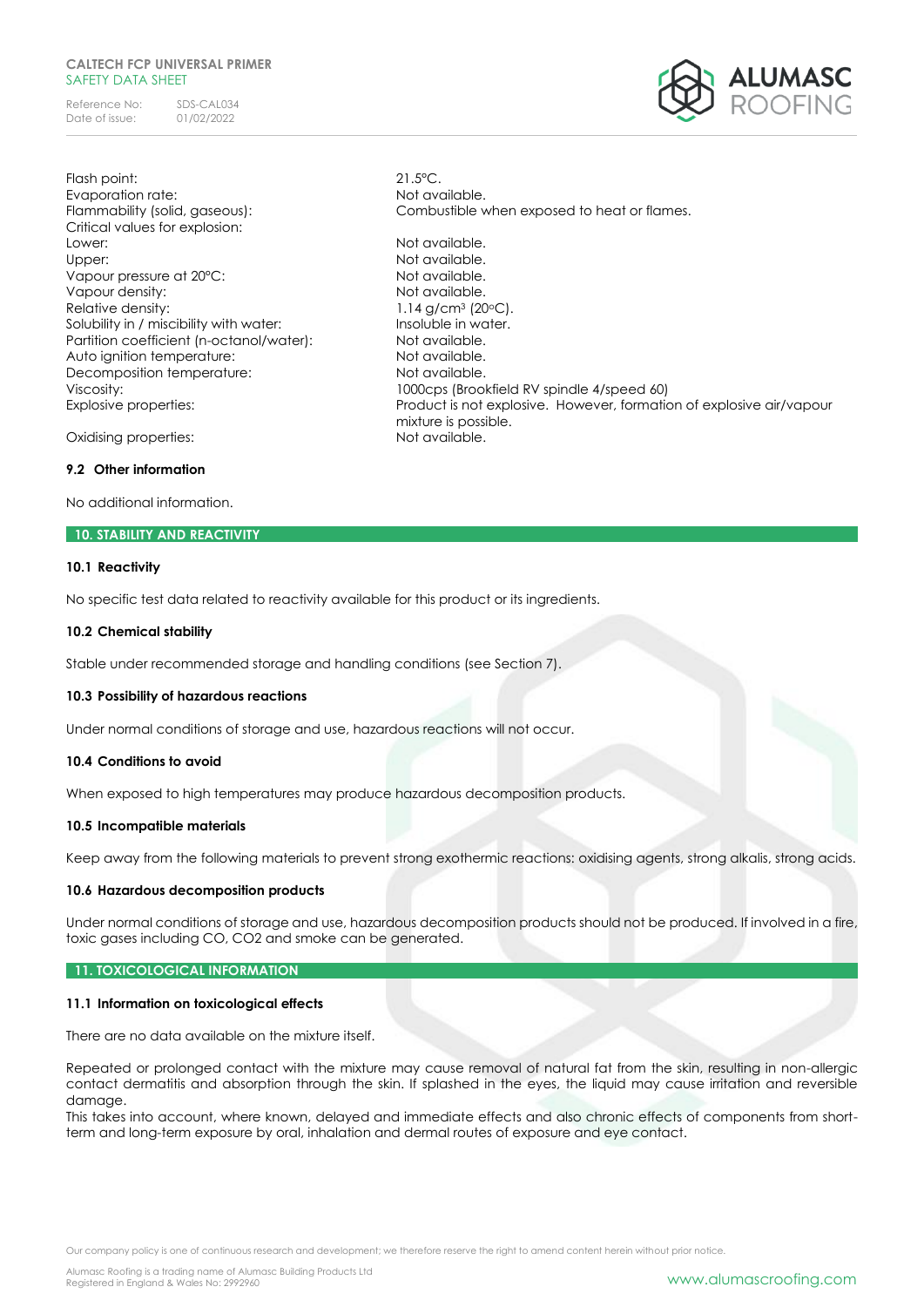

# **Acute toxicity:**

| <b>Product/Ingredient Name</b> | Result                 | <b>Species</b>     | Dose                    | <b>Exposure</b>          |
|--------------------------------|------------------------|--------------------|-------------------------|--------------------------|
| Styrene                        | LC50 Inhalation Vapour | Rat                | 10-20 mg/kg             | 4 hours                  |
|                                | LD50 Oral              | Rat                | >5000 mg/kg             | $\overline{\phantom{a}}$ |
|                                | <b>LDLO Dermal</b>     | Rat - Male, female | >2000 mg/kg             | $\overline{\phantom{a}}$ |
| Methyl Methacrylate            | LC50 Inhalation Vapour | Rat                | 78000 mg/m <sup>3</sup> | 4 hours                  |
|                                | LD 50 Dermal           | Rabbit             | 5000 mg/kg              |                          |
|                                | LD50 Oral              | Rat                | 7872 mg/kg              |                          |
| 2-Hydroxyethyl                 | LD 50 Dermal           | Rabbit             | >3000mg/kg              |                          |
| Methacrylate                   | LD50 Oral              | Rat                | 5050 mg/kg              |                          |
| 2-Ethylhexanoic Acid,          | LD50 Oral              | Rat - Female       | 3129 mg/kg              |                          |
| Cobalt Salt                    |                        |                    |                         |                          |

Conclusion/Summary: Based on available data, the classification criteria are not met.

### **Irritation/corrosion:**

| <b>Product/Ingredient Name</b> | Result                  | <b>Species</b> | Score    | <b>Exposure</b>   | Observation |
|--------------------------------|-------------------------|----------------|----------|-------------------|-------------|
| Methyl Methacrylate            | Skin - Oedema           | Rabbit         | $\Omega$ | 24 hours 0.5 ml   | 72 hours    |
|                                | Skin - Erythema/Eschar  | Rabbit         | $\Omega$ | 24 hours 0.5 ml   | 72 hours    |
|                                | Eyes - Cornea Opacity   | Rabbit         | $\Omega$ | $24$ hours 0.1 ml | 7 days      |
|                                | Eyes - Oedema of        | Rabbit         | $\Omega$ | 24 hours 0.1 ml   | 7 days      |
|                                | the conjunctivae        |                |          |                   |             |
| 2-Hydroxyethyl                 | Skin - Primary Dermal   | Rabbit         | 0.167    |                   |             |
| Methacrylate                   | Irritation index (PDII) |                |          |                   |             |
|                                | Eyes - Cornea Opacity   | Rabbit         |          |                   | 7 days      |
|                                | Eyes - Iris lesion      | Rabbit         |          |                   | 7 days      |
|                                | Eyes - Redness of       | Rabbit         |          |                   |             |
|                                | the conjunctivae        |                |          |                   | 7 days      |
|                                | Eyes - Oedema of        | Rabbit         |          |                   | 7 days      |
|                                | the conjunctivae        |                |          |                   |             |
| 2-Ethylhexanoic Acid,          | Eyes – Irritant         | Rabbit         |          |                   |             |
| Cobalt Salt                    |                         |                |          |                   |             |

Conclusion/Summary: Skin: Irritating to skin.

Eyes: Irritating to eyes. Respiratory: Not available.

# **Sensitisation:**

| <b>Product/Ingredient Name</b> | Route of Exposure | <b>Species</b> | Result          |
|--------------------------------|-------------------|----------------|-----------------|
| Methyl Methacrylate            | Skin              | Mouse          | Sensitisina     |
| 2-Hydroxyethyl Methacrylate    | Skin              | Guinea Pig     | Not sensitising |
|                                | Skin              | Guinea Pig     | Sensitising     |
|                                | Skin              | <b>Mouse</b>   | Sensitisina     |

Conclusion/Summary: Skin: Sensitising.

Respiratory: Based on available data, the classification criteria are not met.

# **Mutagencity:**

| <b>Product/Ingredient Name</b> | Test                                       | Experiment                                        | Result          |
|--------------------------------|--------------------------------------------|---------------------------------------------------|-----------------|
| 2-Ethylhexyl Methacrylate      | OECD 473 In vitro<br>Mammalian Chromosomal | Experiment: In vitro<br>Subject - Mammalian Human | Negative        |
|                                | Aberration Test                            |                                                   |                 |
| 2-Hydroxyethyl Methacrylate    |                                            | Experiment: In vitro                              | Positive        |
|                                |                                            | Subject: Mammalian Animal                         |                 |
|                                |                                            | Experiment: In vitro                              | Positive        |
|                                |                                            | Subject: Mammalian Human                          |                 |
|                                |                                            | Experiment: In vitro                              | <b>Negative</b> |
|                                |                                            | Subject: Bacteria                                 |                 |
|                                |                                            | Experiment: In vitro                              | <b>Negative</b> |
|                                |                                            | Subject: Mammalian Animal                         |                 |
|                                |                                            | Experiment: In vivo                               | <b>Negative</b> |
|                                |                                            | Subject: Insect                                   |                 |

Conclusion/Summary: Based on available data, the classification criteria are not met.

Our company policy is one of continuous research and development; we therefore reserve the right to amend content herein without prior notice.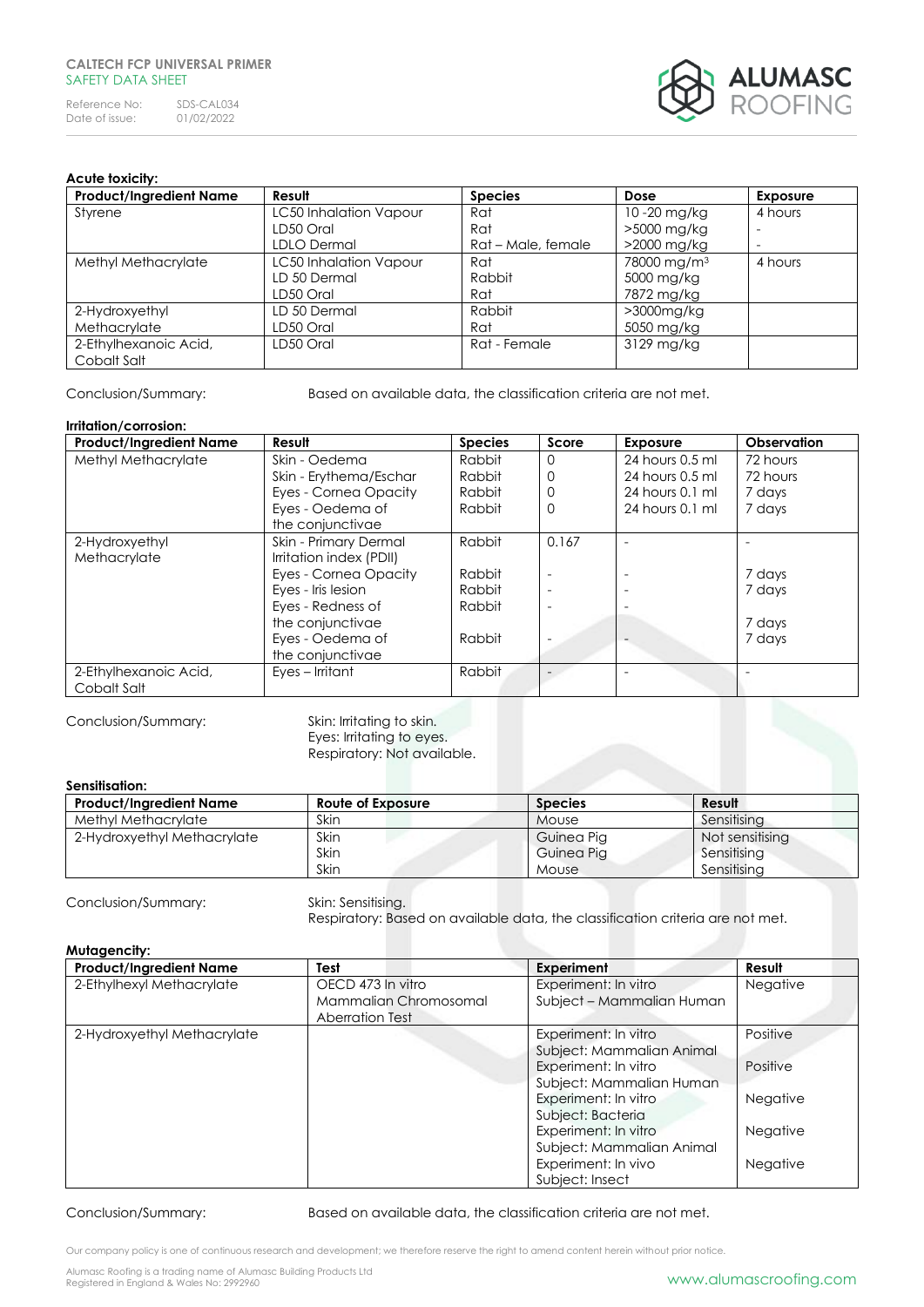Reference No: SDS-CAL034<br>Date of issue: 01/02/2022 Date of issue:



# **Carcinogenicity:**

| Product/Ingredient Name     | Result                        | <b>Species</b> | Score | <b>Exposure</b> |
|-----------------------------|-------------------------------|----------------|-------|-----------------|
| 2-Hydroxyethyl Methacrylate | Negative - Inhalation - NOAEC | Rat            |       |                 |
|                             | Negative - Inhalation - NOAEC | Mouse          |       | -               |
|                             | Negative - Oral - NOAEL       | Rat            |       | -               |

Conclusion/Summary: Not available.

#### **Reproductive toxicity:**

| <b>Product/Ingredient Name</b> | Maternal<br><b>Toxicity</b> | Fertility | Development<br>Toxin | <b>Species</b> | Dose                                         | <b>Exposure</b> |
|--------------------------------|-----------------------------|-----------|----------------------|----------------|----------------------------------------------|-----------------|
| 2-Hydroxyethyl Methacrylate    |                             |           |                      | Rat            | $Oral = 1000$<br>mg/kg/day<br>Parental       |                 |
|                                |                             |           |                      | Rat            | $Oral \ge 50$<br>mg/kg/day<br>Parental<br>F1 |                 |
|                                |                             |           |                      | Rat            | Oral $>=$ 400<br>mg/kg/day<br>Parental F1    |                 |

Conclusion/Summary: Not available.

**Teratogenicity:**<br>Conclusion/Summary:

Based on available data, the classification criteria are not met.

# **Specific target organ toxicity (single exposure):**

| <b>Product/Ingredient Name</b> | Category   | Route of Exposure | Target Organs                |
|--------------------------------|------------|-------------------|------------------------------|
| Styrene                        | Category 3 | Not applicable    | Respiratory tract irritation |
| Methyl Methacrylate            | Category 3 | Not applicable    | Respiratory tract irritation |

# **Specific target organ toxicity (repeated exposure):**

| <b>Product/Ingredient Name</b> | Category | <b>Route of Exposure</b> | <b>Target Organs</b> |
|--------------------------------|----------|--------------------------|----------------------|
| Styrene                        | Category | Not applicable           | Ears                 |
| .                              |          |                          |                      |

|  | <b>Aspiration hazard:</b> |  |
|--|---------------------------|--|
|--|---------------------------|--|

| <b>AJURUMULITULUM</b>          |                                  |  |  |  |
|--------------------------------|----------------------------------|--|--|--|
| <b>Product/Ingredient Name</b> | Result                           |  |  |  |
| $\sim$<br>Styrene              | Category<br>Hazard<br>Aspiration |  |  |  |
|                                |                                  |  |  |  |

# **12. ECOLOGICAL INFORMATION**

# **12.1 Toxicity**

There is no data available on the mixture itself. Do not allow to enter drains or watercourses.

| <b>Product/Ingredient Name</b> | Result                               | <b>Species</b> | <b>Exposure</b>        |
|--------------------------------|--------------------------------------|----------------|------------------------|
| Styrene                        | Acute EC50 4.9mg/l Fresh Water       | Algae          | 72 hours               |
|                                | Acute EC50 4.7mg/l Fresh Water       | Daphnia        | 48 hours               |
|                                | Acute LC50 10 mg/l Fresh Water       | Fish           | 96 hours               |
|                                | Chronic NOEC 1.01 mg/l Fresh Water   | Daphnia        | 21 Days                |
| 2-Ethylhexanoic Acid,          | EC50 0.144 mg/l Fresh Water          | Algae          | 72 hours (growth rate) |
| Cobalt Salt                    | EC50 71.314 mg/l Marine Water        | Algae          | 96 hours (growth rate) |
|                                | NOEC 0.0201 mg/l Fresh water         | Daphnia        | 7 days (reproduction)  |
|                                | NOEC 0.0864 mg/l Fresh water         | Daphnia        | 7 days (mortality)     |
|                                | Chronic EC10 0.023 mg /l Fresh Water | Algae          | 72 hours (growth rate) |
|                                | Chronic EC10 0.019 mg /l Fresh Water | Daphnia        | 7 days (reproduction)  |
|                                | Chronic EC10 2.03mg /l Fresh Water   | <b>Fish</b>    | 33 days                |
|                                | Chronic EC10 5.8 mg /l Fresh Water   | <b>Fish</b>    | 33 days                |
|                                | Chronic EC10 1.09 mg /l Fresh Water  | Fish           | 33 days                |
|                                | Chronic NOEC 0.0322 mg / Fresh Water | Algae          | 72 hours (growth rate) |
|                                | Chronic NOEC 1.02 mg /l Fresh Water  | <b>Fish</b>    | 33 days                |
|                                | Chronic NOEC 2.14 mg /l Fresh Water  | Fish           | 33 days                |

Our company policy is one of continuous research and development; we therefore reserve the right to amend content herein without prior notice.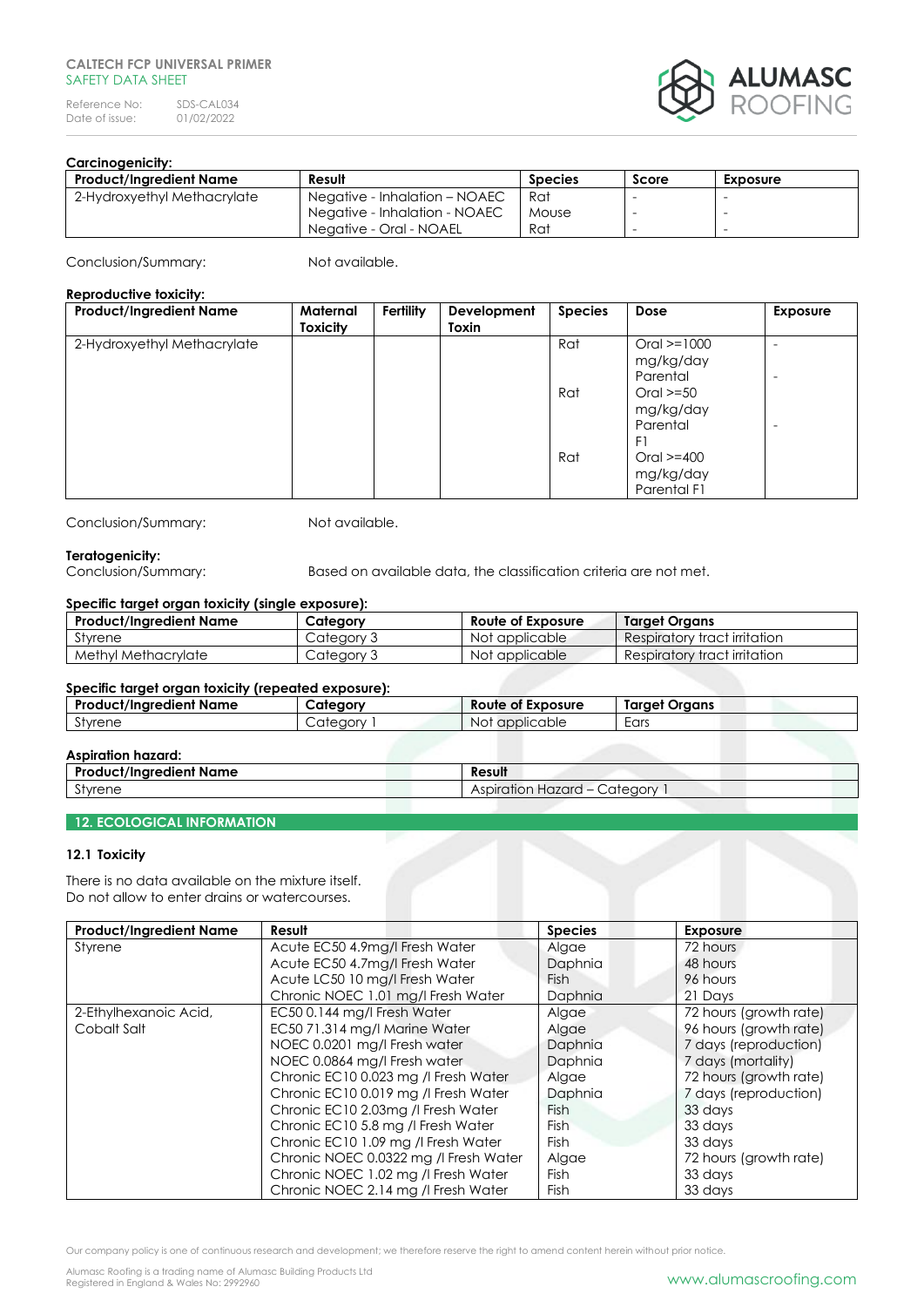Reference No: SDS-CAL034<br>Date of issue: 01/02/2022 Date of issue:



| Methyl Methacrylate | Acute EC50 >110 mg/l Fresh Water   | Algae -              | 72 hours (biomass)   |
|---------------------|------------------------------------|----------------------|----------------------|
|                     |                                    | Pseudokirchnerella   |                      |
|                     |                                    | subcapitata          |                      |
|                     | Acute EC50 69 mg/l Fresh Water     | Daphnia -            | 48 hours mobility    |
|                     |                                    | Daphnia magna        |                      |
|                     | Acute LC50 130000 µg/l Fresh water | Fish - Pimephales    | 96 hours mortality   |
|                     |                                    | promelas-Adult       |                      |
|                     | Acute NOEC 49 mg/l Fresh water     | Algae -              | 72 hours (biomass)   |
|                     |                                    | Pseudokirchnerella   |                      |
|                     |                                    | Subcapitata          |                      |
|                     | Chronic NOEC 37 mg/l Fresh water   | Daphnia -            | 21 days Reproduction |
|                     |                                    | Daphnia magna        |                      |
|                     | Chronic NOEC 9.4 mg/l Fresh water  | Fish - Danio rerio   | 35 Days              |
| 2-Hydroxyethyl      | EC50 345 mg/l                      | $Algae -$            | 72 hours             |
| Methacrylate        |                                    | Selenastrum          |                      |
|                     |                                    | capricornutum        |                      |
|                     | EC50 210 mg/l                      | Crustaceans          | 48 hours             |
|                     | EC50 380 mg/l                      | Daphnia              | 48 hours             |
|                     | LC50 227 mg/l                      | <b>Fish</b>          | 96 hours             |
|                     | NOEC 160 mg/l                      | $Alqae -$            | 72 hours             |
|                     |                                    | Selenastrum          |                      |
|                     |                                    | capricornutum        |                      |
|                     | NOEC 25 mg/l                       | Fish-Oryzias latipes | 14 days              |
|                     | Chronic NOEC 24.1 mg/l             | Daphnia              | 21 days              |

Conclusion/Summary: Based on available data, the classification criteria are not met.

# **12.2 Persistence and degradability**

| <b>Product/Ingredient Name</b> | Test             | Result                   | Dose | Inoculum |
|--------------------------------|------------------|--------------------------|------|----------|
| Styrene                        |                  | 73.2% - 28 days          |      | -        |
| 2-Hydroxyethyl Methacrylate    | OECD 301C        | 98% - Readily - 28 Days  |      |          |
|                                | Ready            |                          |      |          |
|                                | Biodegradability |                          |      |          |
|                                | Modified OECD    |                          |      |          |
|                                | Screening Test   |                          |      |          |
|                                | OECD 301C        | 92-100% readily -14 days |      |          |
|                                | Ready            |                          |      |          |
|                                | Biodegradability |                          |      |          |
|                                | Modified MITI    |                          |      |          |
|                                | Test (I)         |                          |      |          |
|                                | OECD 301D        | 94% - Readily - 28 Days  |      |          |

Conclusion/Summary: Based on available data, the classification criteria are not met.

| <b>Product/Ingredient Name</b>    | Aquatic half life | <b>Photolysis</b>        | Biodegradability |
|-----------------------------------|-------------------|--------------------------|------------------|
| Styrene                           |                   |                          | Readily          |
| Methyl Methacrylate               |                   |                          | Readily          |
| 2-Hydroxyethyl Methacrylate       |                   |                          | Readily          |
| 2-Ethylhexanoic Acid, Cobalt Salt |                   | $\overline{\phantom{a}}$ | Readily          |

# **12.3 Bio-accumulative potential**

| <b>Product/Ingredient Name</b>    | LoaPow | <b>BCF</b>   | Potential |
|-----------------------------------|--------|--------------|-----------|
| Styrene                           |        | 13.49        | Low       |
| Methyl Methacrylate               | .38    |              | Low       |
| 2-Hydroxyethyl Methacrylate       | 0.47   | 1.34 to 1.54 | Low       |
| 2-Ethylhexanoic Acid, Cobalt Salt |        | 156          | Low       |

# **12.4 Mobility in soil**

Not available.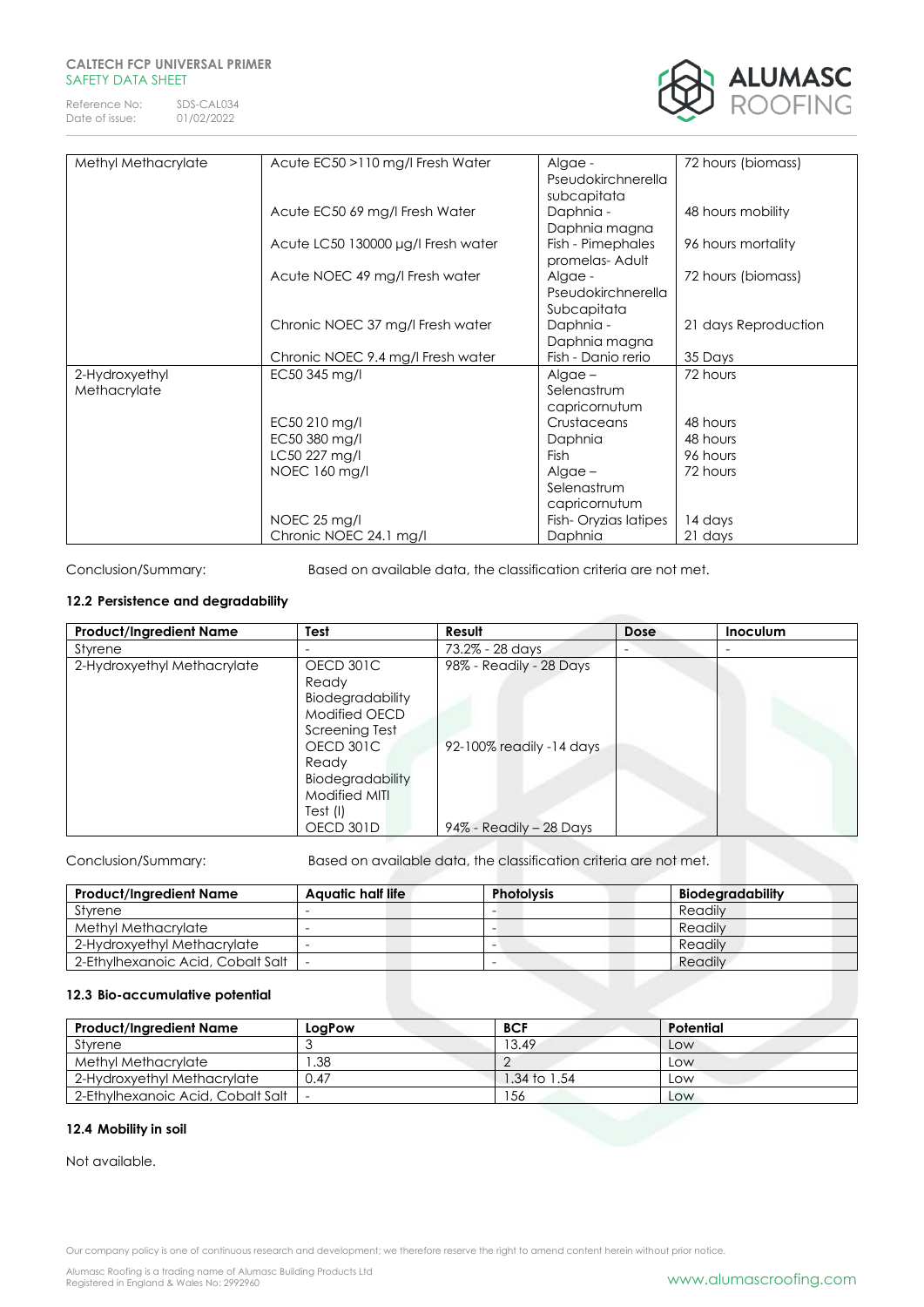Reference No: SDS-CAL034<br>Date of issue: 01/02/2022 Date of issue:



# **12.5 Results of PBT and vPvB assessment**

Not available.

# **12.6 Other adverse effects**

No known significant effects or critical hazards.

| <b>13. DISPOSAL CONSIDERATIONS</b> |                                                                                                                                                                                                                                                                                                                                                                                                                                                                                                                                                   |
|------------------------------------|---------------------------------------------------------------------------------------------------------------------------------------------------------------------------------------------------------------------------------------------------------------------------------------------------------------------------------------------------------------------------------------------------------------------------------------------------------------------------------------------------------------------------------------------------|
| 13.1 Waste treatment methods       |                                                                                                                                                                                                                                                                                                                                                                                                                                                                                                                                                   |
| Recommendation:                    | The generation of waste should be avoided or minimised wherever possible. Disposal<br>of this product, solutions and any by-products should at all times comply with the<br>requirements of environmental protection and waste disposal legislation and any<br>regional local authority requirements. Dispose of surplus and non-recyclable products<br>via a licensed waste disposal contractor. Waste should not be disposed of untreated<br>to the sewer unless fully compliant with the requirements of all authorities with<br>jurisdiction. |
| Hazardous Waste:                   | Yes.                                                                                                                                                                                                                                                                                                                                                                                                                                                                                                                                              |
| Disposal considerations:           | Do not allow to enter drains or watercourses.<br>Dispose of according to all federal, state and local applicable regulations.<br>If this product is mixed with other wastes, the original waste product code may no<br>longer apply and the appropriate code should be assigned.<br>For further information, contact your local waste authority.                                                                                                                                                                                                  |
| European Waste catalogue (EWC):    | 08 01 11* Waste paint and varnish containing organic solvents or other dangerous                                                                                                                                                                                                                                                                                                                                                                                                                                                                  |

## **14. TRANSPORT INFORMATION**

|                              | <b>ADR/RID</b>                               | <b>IMDG</b>                                  | <b>IATA</b>                                   |
|------------------------------|----------------------------------------------|----------------------------------------------|-----------------------------------------------|
| 14.1 UN number               | <b>UN 1263</b>                               | <b>UN 1263</b>                               | <b>UN 1263</b>                                |
| 14.2 UN proper shipping name | Paint related product                        | Paint related product                        | Paint related product                         |
| 14.3 Transport class(es)     | 3 Flammable liquids<br><b>FLAMMABLE LIQU</b> | 3 Flammable liquids<br><b>FLAMMABLE LIQU</b> | 3 Flammable liquids<br><b>FLAMMABLE LIQUI</b> |
| 14.4 Packing group           | IШ                                           | $\mathsf{III}$                               | $\mathbf{III}$                                |
| 14.5 Environmental hazards   |                                              |                                              |                                               |
| 14.6 Tunnel restriction code | D/E                                          | D/E                                          | D/E                                           |

Marine pollutant: No.

substances.

# **14.7 Special precautions for user**

Warning: **Flammable liquids.** Kemler Number: 30.

Due to its relatively high viscosity this normally Packing Group II classified product has been re-assigned as Packing Group III in accordance with ADR section 2.2.3.1.4.

Due to its relatively high viscosity this normally Packing Group II classified product has been re-assigned as Packing Group III in accordance with section 2.3.2.3 of the IMDG Code providing it is in receptacles of no greater than 30 litres.

#### **Special Precautions for user:**

Transport within user's premises: always transport in closed containers that are upright and secure. Ensure that persons transporting the product know what to do in the event of an accident or spillage.

Our company policy is one of continuous research and development; we therefore reserve the right to amend content herein without prior notice.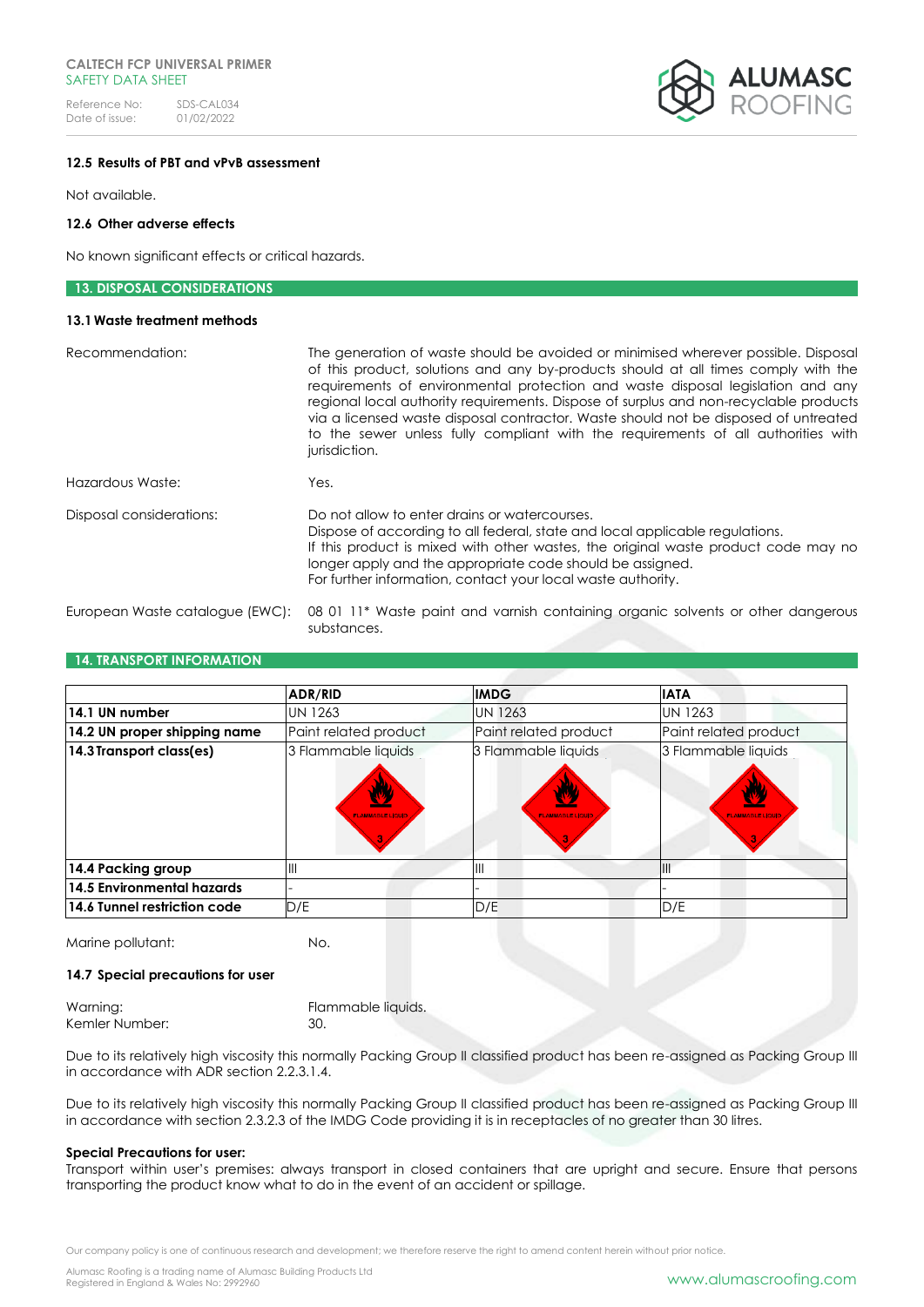

# **15. REGULATORY INFORMATION**

### **15.1 Safety, health and environmental regulations/legislation specific for the substance or mixture**

The information contained in this safety data sheet does not constitute the user's own assessment of workplace risks, as required by other health and safety legislation. The provisions of the national health and safety at work regulations apply to the use of this product at work.

CN Code: 3208 90 91. EU regulation (EC) 1907/2006 (REACH). Annex XIV - List of substances subject to authorization. Annex XIV - None of the components are listed. Substances of very high concern - None of the components are listed. Annex XVII - Restrictions on the manufacture, placing on the market and use of certain dangerous substances, mixtures and articles - Not applicable. Other EU Regulations: VOC for Ready-for-use mixture - Not determined. Europe inventory – Not determined. National Regulations.

# **15.2 Chemical safety assessment**

This product contains substances for which Chemical Safety Assessments are still required.

# **16. OTHER INFORMATION**

Indicates information that has changed from previously issued version.

#### **Abbreviations and acronyms:**

| ATE:           | Acute Toxicity Estimate.                                                            |
|----------------|-------------------------------------------------------------------------------------|
| CLP:           | Classification, Labelling and Packaging Regulation [Regulation (EC) No. 1272/2008]. |
| DMEL:          | Derived Minimal Effect Level.                                                       |
| DNEL:          | Derived No Effect Level.                                                            |
| EUH statement: | CLP-specific Hazard Statement.                                                      |
| PBT:           | Persistent, Bioaccumulative and Toxic.                                              |
| PNEC:          | Predicted No Effect Concentration.                                                  |
| RRN:           | <b>REACH Registration Number.</b>                                                   |
| vPvB:          | Very Persistent and Very Bioaccumulative.                                           |
|                |                                                                                     |

#### **Procedure used to derive the classification according to regulation (EC) 1272/2008 [CLP/GHS]**:

| <b>Classification</b>                           | Justification         |
|-------------------------------------------------|-----------------------|
| Flamm Lig 2 H225                                | On basis of test data |
| Acute Tox 4, H332                               | Calculation method    |
| Eye Irrit $2. H319$                             | Calculation method    |
| Skin Irrit 2, H315                              | Calculation method    |
| Skin Sens 1 H 317                               | Calculation method    |
| Resp 2 H361d (unborn child)                     | Calculation method    |
| STOT SE 3 H335 - (Respiratory Tract Irritation) | Calculation method    |
| STOT RE 1 H372 (ears) (inhalation)              | Calculation method    |
| Asp. Tox 1.H 304                                | Calculation method    |
| Aquatic Chronic 3.H 412                         | Calculation method    |

#### **Full text of abbreviated H Statements:**

| H225:  | Highly flammable liquid and vapour.                                               |
|--------|-----------------------------------------------------------------------------------|
| H226:  | Flammable liquid and vapour.                                                      |
| H361d: | Suspected of damaging the unborn child.                                           |
| H332:  | Harmful if inhaled.                                                               |
| H372:  | Causes damage to organs through prolonged or repeated exposure if inhaled. (ears) |
| H317:  | May cause an allergic skin reaction.                                              |
| H319:  | Causes serious eye irritation.                                                    |
| H315:  | Causes skin irritation.                                                           |
| H302:  | Harmful if swallowed.                                                             |
| H361f: | Suspected to impair fertility.                                                    |
| H317:  | May cause an allergic skin reaction.                                              |
| H412:  | Harmful to aquatic life with long lasting effects.                                |

Our company policy is one of continuous research and development; we therefore reserve the right to amend content herein without prior notice.